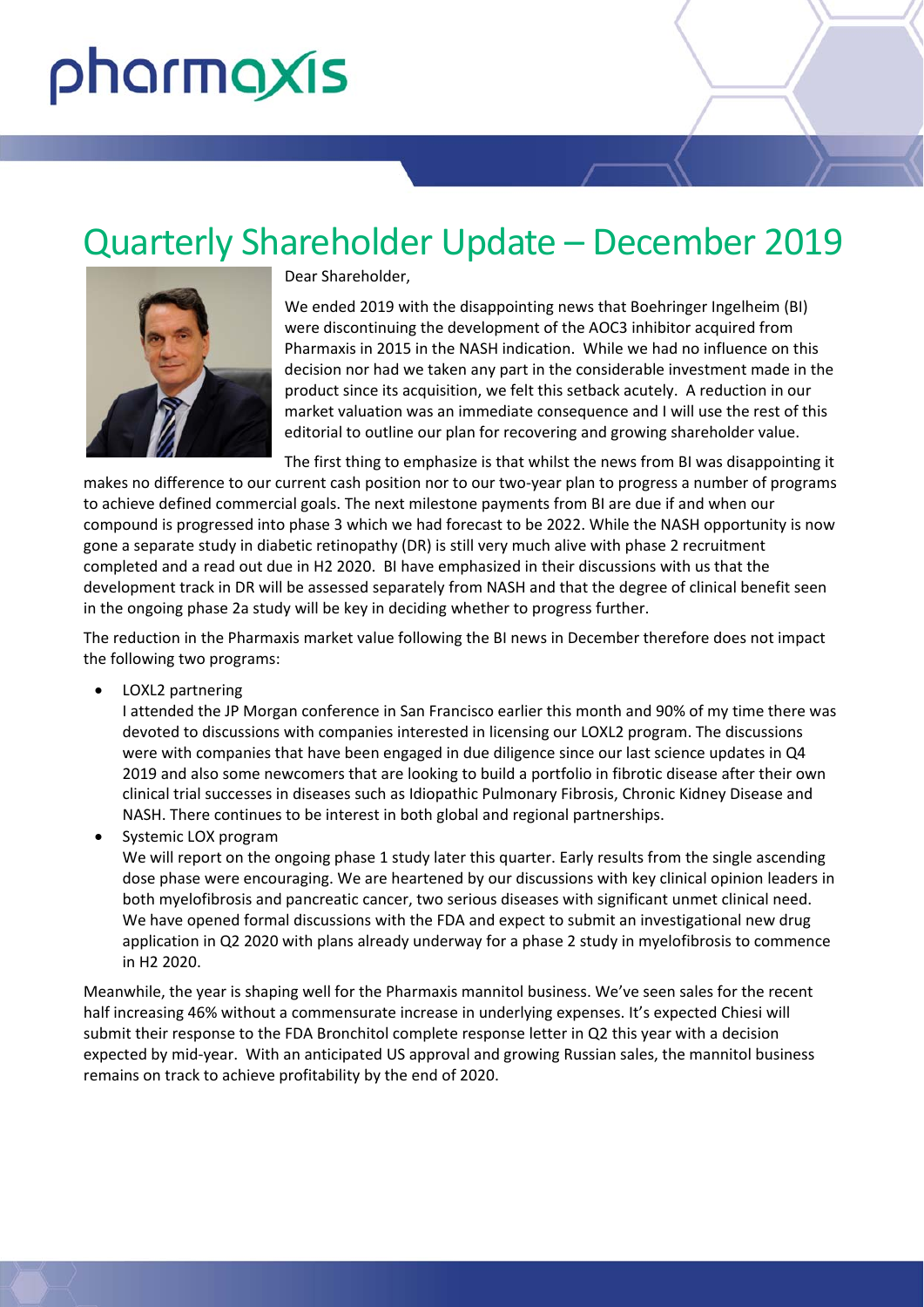# pharmaxis

Other programs in our pipeline will receive minimal investment until the partnering of the LOXL2 program is completed. I am confident that our strategy of laying off development risk on projects that require significant investment via partnering, and fast tracking programs like the systemic pan LOX inhibitor which can reach clinical proof of concept with smaller shorter clinical trials, are the right blend of risk mitigation and value driving events for shareholders.

Sincerely,

Gazy Muhi-

Gary Phillips – Chief Executive Officer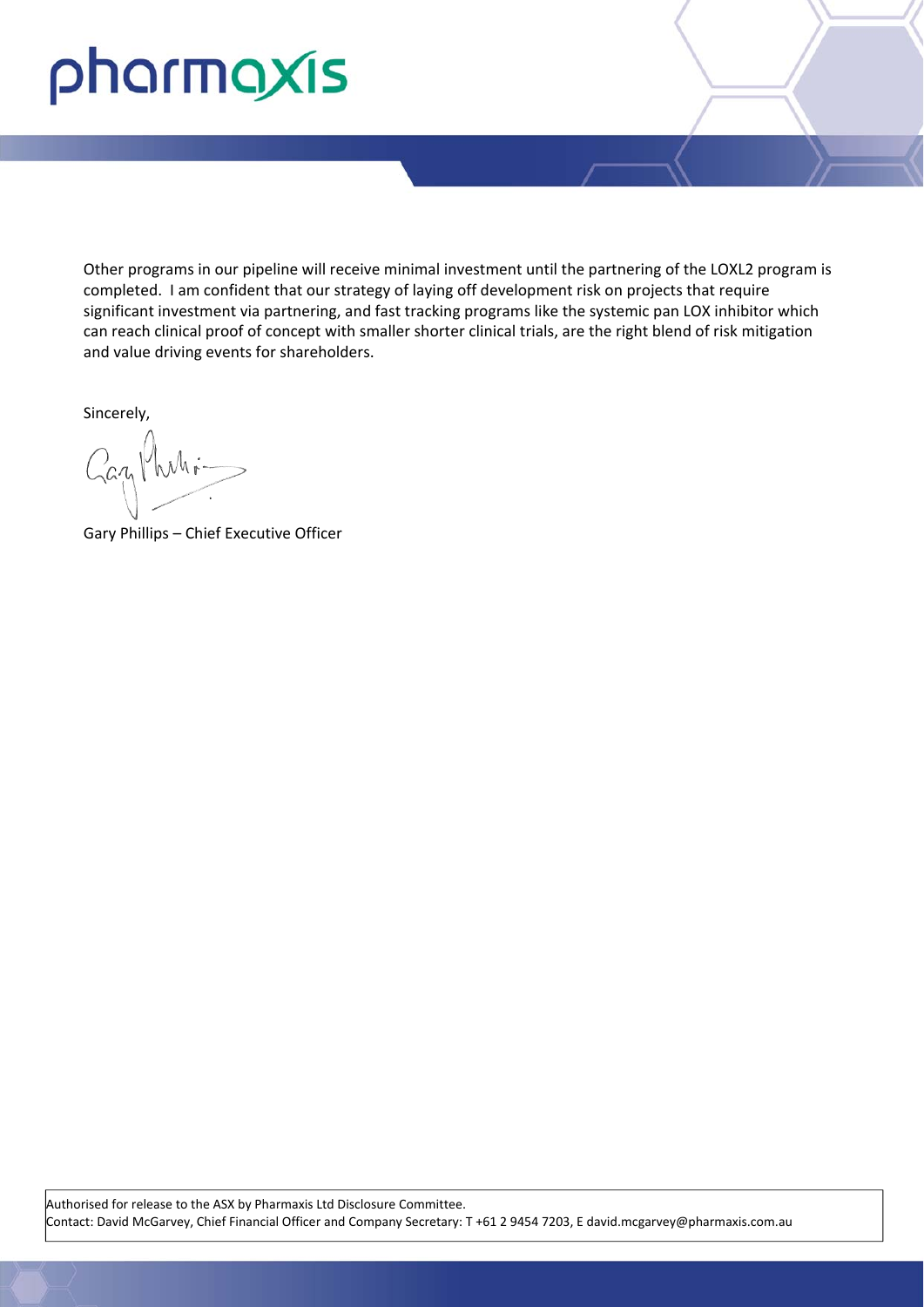# Drug discovery

#### **Boehringer Ingelheim development of BI 1467335**

BI 1467335 (formerly known as PXS‐4728A) was acquired by Boehringer Ingelheim in 2015 with an upfront payment to Pharmaxis of \$41 million to initially study the chronic liver condition Non‐ Alcoholic Steatohepatitis (NASH).

Boehringer initiated phase 2a proof of clinical principle trials for NASH in August 2017 and for the eye disease diabetic retinopathy (DR) in January 2018. The achievement of these development milestones resulted in Pharmaxis receiving a total of €28 million (A\$42 million) in the 2018 financial year, bringing the total received from Boehringer to A\$83 million.

Under the terms of the agreement Boehringer has total responsibility for the development program.

In December 2019 Boehringer advised it was discontinuing the development of BI 1467335 for the treatment of NASH. The reason provided by BI for the discontinuation after a successful phase 2a study that met its safety and efficacy endpoints, was the potential for drug interactions in NASH patients arising from another recently completed Phase I study.

The second study of the drug in DR will continue with future development to be determined by BI in H2 2020 following completion of the phase 2a study.

Pharmaxis receives payments upon achievement of certain development milestones. Future potential payments by Boehringer to Pharmaxis for the DR program include:

- Commencement of phase 3 clinical trial milestone: €37m (approximately A\$62m)
- Filing, approval and pricing milestones: total of €140m (approximately A\$230m)
- Sales related payments increasing from high single digits
- Sales milestones

Diabetic retinopathy is the leading cause of vision‐ loss in adults. Of an estimated 285 million people with diabetes mellitus worldwide, approximately one third have signs of DR and of these, a further one third is vision‐threatening.

#### **LOXL2 inhibitor program**

The Lysyl Oxidase Like 2 (LOXL2) enzyme is fundamental to the fibrotic cascade that follows chronic inflammation in the liver disease NASH, cardiac fibrosis, kidney fibrosis, and idiopathic pulmonary fibrosis (IPF) and it also plays a role in some cancers.

The Pharmaxis drug discovery group developed two small molecule inhibitors to the LOXL2 enzyme which have completed phase 1 clinical trials and 3‐month toxicology studies. Doses that resulted in 85% or greater inhibition over 24 hours of the target enzyme in the phase 1 studies were significantly below the human equivalent No Observed Adverse Effect Level doses in all toxicity studies and thus demonstrated an adequate safety margin to start phase 2 studies of at least 3 months in length.

The excellent pharmacokinetic parameters and the substantial and long‐lasting inhibition of the target LOXL2 enzyme has demonstrated that these compounds are best‐in‐class.

Over the course of 2019 Pharmaxis re‐analysed samples from existing studies and designed new pre‐clinical studies that clearly showed the link between LOXL2 inhibition in diseased organs, a reduction in collagen crosslinking which is the cause of fibrosis and clinical effect as measured by the area of fibrosis.

We are currently adding to the LOXL2 data package with a small but important phase 1 study investigating the effect of food and different dosing regimens on the PK profile. This will report in Q1 2020.

Pharmaxis is currently pursuing a number of different partnering options to enable this drug to enter the clinic in phase 2 trials and will provide more information when the process concludes.

#### **Systemic LOX inhibitor program**

Pharmaxis is progressing two lysyl oxidase (LOX) programs from its amine oxidase chemistry platform, both of which are planned to be partnered after phase 2 clinical trials.

The most advanced LOX program has developed an oral drug that inhibits all lysyl oxidase family members (LOX, LOXL1, 2, 3 & 4) that is currently completing phase 1 studies.

The compound has shown significant reductions in fibrosis in in‐vivo models of kidney, liver and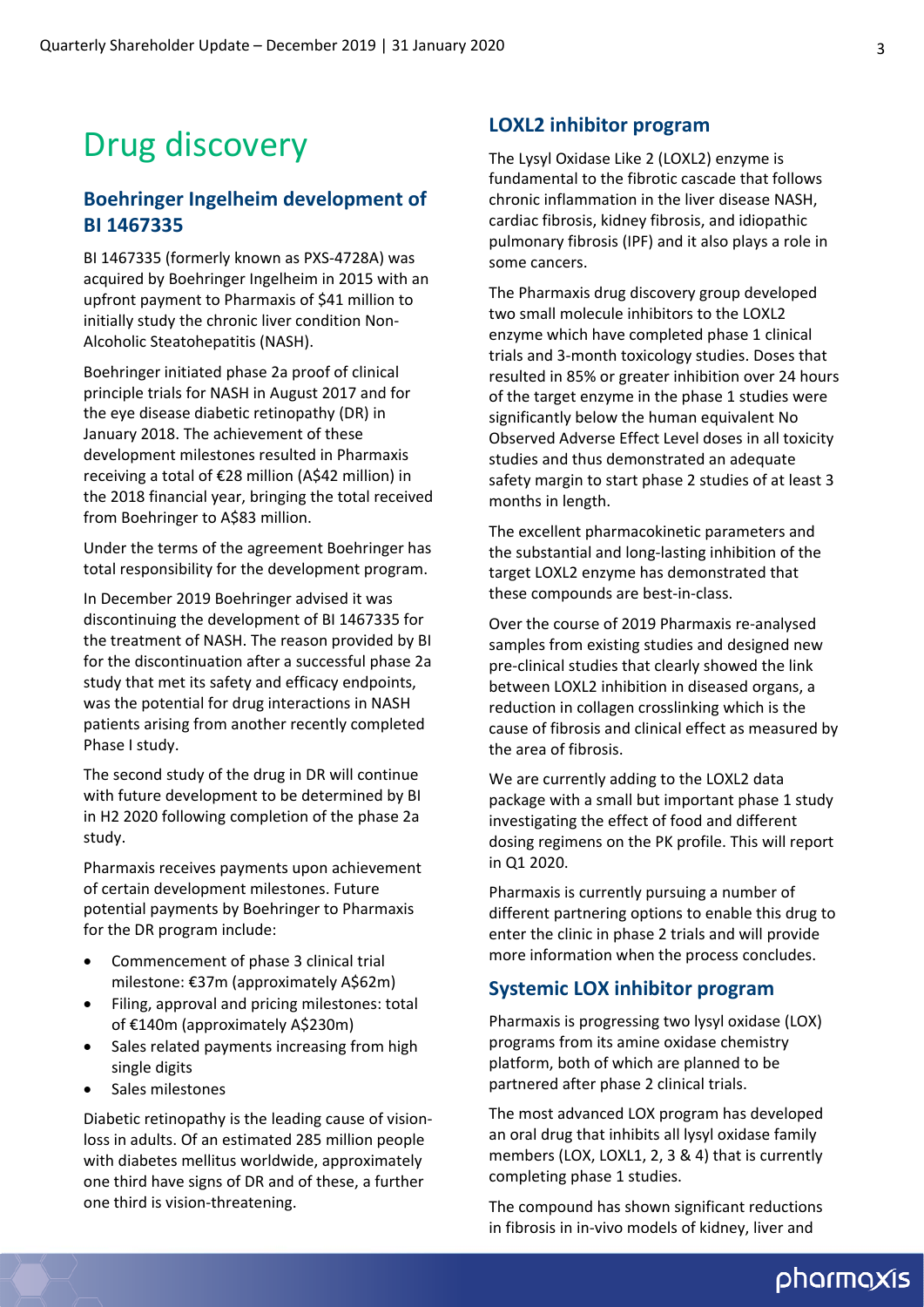lung fibrosis, myelofibrosis and pancreatic cancer. It is suited to the treatment of severe fibrosis as well as cancer with prominent stroma (connective tissue) or fibrotic metastatic niches.

Following positive results from the clinical Phase 1A single ascending dose study the drug progressed into the multiple ascending dose stage (phase 1B) in October 2019. The single ascending dose stage (phase 1A) was conducted in 40 healthy subjects divided into five groups with each taking a different single oral dose or placebo. The drug was well tolerated and no safety signals were identified during the study. Importantly for potential clinical benefit, the data showed a drug with good pharmacokinetics and a dose related inhibition of members of the LOX family with the upper doses causing strong inhibition for a full 24 hours after a single application.

The completed phase 1 study is due to report in Q1 2020 and if successful Pharmaxis will have all the data required to support the commencement of clinical proof of concept studies in either myelofibrosis or pancreatic cancer. The Company has initiated discussions with the US FDA prior to the filing of an Investigational New Drug (IND) application that will support entering phase 2 studies in H2 2020.

#### **Topical LOX inhibitor program**

The Company's other LOX program has developed a drug for topical application with the potential for use in scar revision, keloid scarring and scarring from burn wounds.

A lead candidate has been selected and is currently in pre‐clinical development including initial stability of the topical formulation, ongoing evaluation in various disease models of scarring and 13 week GLP toxicology studies that will report in H1 2020.

The program aims to commence phase 1 studies in 2020.

## Mannitol business

#### **Bronchitol and Aridol**

Bronchitol® (mannitol) is an inhaled dry powder for the treatment of cystic fibrosis (CF) and has been the subject of three large scale global clinical trials

conducted by Pharmaxis. The product is approved and marketed in Australia, Europe, Russia and several other countries.

Aridol® is an innovative lung function test designed to help doctors diagnose and manage asthma. Aridol is approved for sale in Australia, major European countries, the United States, Canada and South Korea.

#### **United States**

The Company's US partner Chiesi Group (Chiesi) is responsible for the commercialisation of Bronchitol in the United States.

Following receipt of a complete response letter from the FDA in June 2019 and subsequent discussions with the FDA, Chiesi has revised its product packaging and user instructions for Bronchitol. Chiesi is completing a number of pilot studies before completing the human factor study (HFS) required to demonstrate that healthcare professionals can properly administer the mannitol tolerance test – an initial test to ensure patients hypersensitive to mannitol are not prescribed Bronchitol.

The FDA review of the Bronchitol NDA is expected to be completed in mid‐year 2020.

Subject to approval, Pharmaxis will receive a US\$10 million milestone payment on the commercial launch of Bronchitol in the US, mid to high teen percentage royalties and will be the exclusive supplier of Bronchitol for the US market.

#### **Western Europe**

In the EU, Chiesi is the Pharmaxis exclusive Bronchitol distributor for the markets of the UK, Ireland, Germany, Italy, Norway, Sweden, Finland, Denmark, Cyprus and Greece.

Pharmaxis also markets Bronchitol in Austria via its German based logistics provider and in Spain and Switzerland via exclusive distributors.

#### **Other territories**

Bronchitol is sold in Australia by Pharmaxis and in Turkey, the Czech Republic and Russia by exclusive distributors.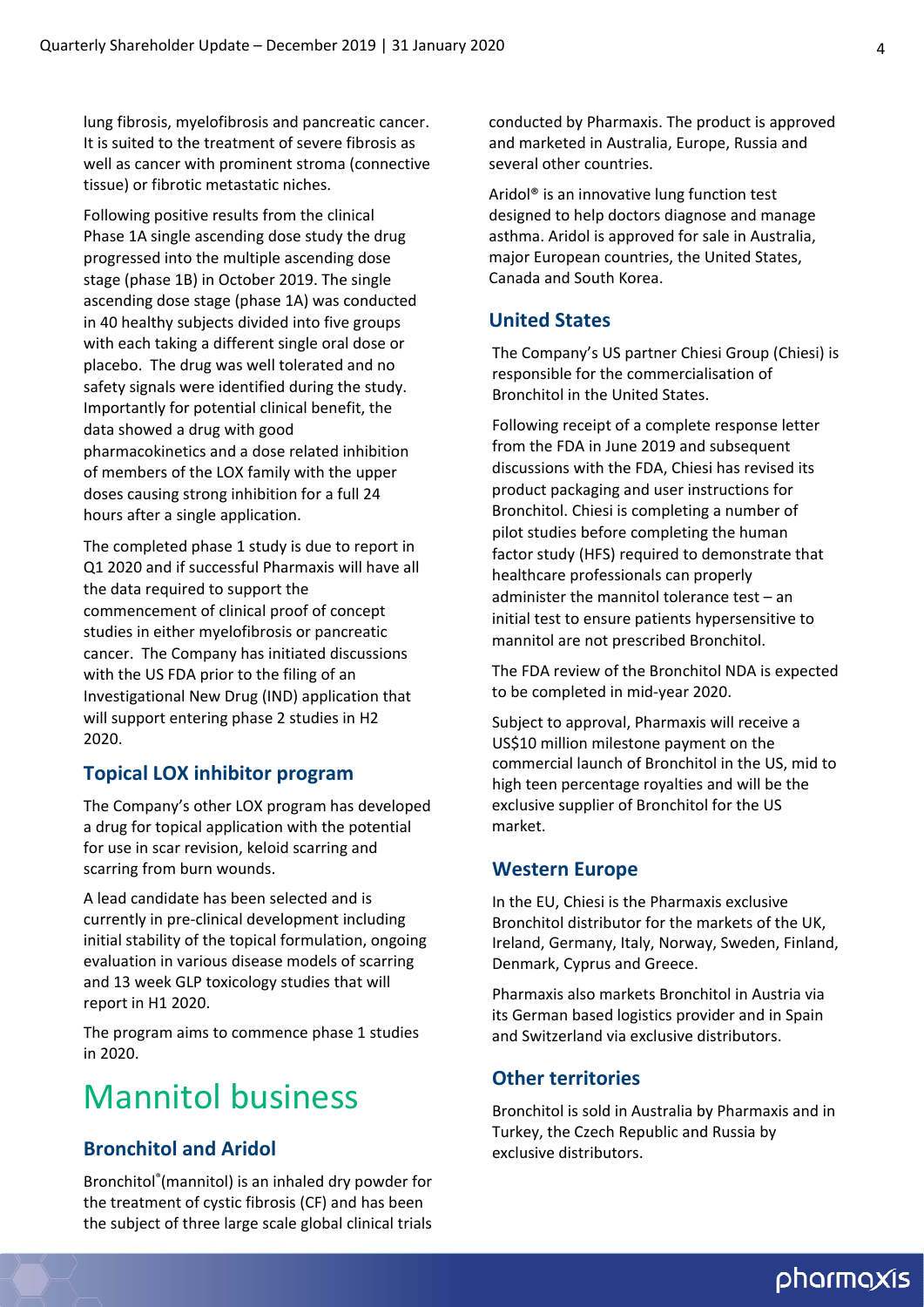#### **Bronchitol sales**

Bronchitol sales for the quarter and half years ended 31 December 2019 and 31 December 2018 are as follows:

| \$'000                                          | <b>Quarter</b> |       | <b>Half year</b> |       |  |
|-------------------------------------------------|----------------|-------|------------------|-------|--|
|                                                 | 2019<br>2018   |       | 2019             | 2018  |  |
| Australia                                       | 273            | 294   | 571              | 543   |  |
| Western<br><b>Europe</b>                        | 28             | 44    | 862              | 81    |  |
| <b>Russia &amp;</b><br>Eastern<br><b>Europe</b> | 639            | (106) | 735              | 33    |  |
| <b>Total</b>                                    | \$940          | \$232 | \$2,168          | \$657 |  |

Pharmaxis ex‐factory sales for the current quarter included product supplied to the Company's Russian distributor as well as to Chiesi for Western Europe. Unit in‐market sales of Bronchitol by Chiesi in the UK, Germany and Italy for the half year increased 10% over the December 2018 half year.

Pharmaxis Bronchitol distributors typically order on a six monthly basis.

#### **Aridol**

Subsequent to approval from Canadian regulatory authorities in June 2019, Pharmaxis supplied launch stock to its North American distributor Methapharm in the December quarter of 2019.

#### **Aridol sales**

Aridol sales for the quarter and half years ended 31 December 2019 and 31 December 2018 are as below. Following two large orders in the previous financial year, there were no US Aridol orders during the half from the Company's North American distributor:

| \$'000                |       | <b>Quarter</b> | <b>Half year</b> |         |  |
|-----------------------|-------|----------------|------------------|---------|--|
|                       | 2019  | 2018           |                  | 2018    |  |
| Australia             | 118   | 117            | 259              | 235     |  |
| <b>Europe</b>         | 246   | 252            | 502              | 456     |  |
| USA &<br>Canada       | 72    | 659            | 73               | 659     |  |
| South<br><b>Korea</b> | 172   | 77             | 257              | 230     |  |
| Total                 | \$608 | \$1,105        | \$1,091          | \$1,580 |  |

## **Corporate**

#### **Pharmaxis recognised as a top innovator company in Asia Pacific**

Pharmaxis has been included in a new report which ranks it among the top 100 most innovative pharma companies in the APAC region.

The report prepared by Cortellis and entitled "Pharmaceutical innovation in the APAC region", studied a cohort of 929 companies (including multi‐nationals) across 14 countries/regions that have or are developing innovative pharmaceutical products.

Pharmaxis was ranked 38 out of the 100 companies named as innovators in the small to medium‐ sized enterprises category. Amongst the 14 Australian companies included in the top 100, Pharmaxis was ranked second.

The Cortellis Report can be downloaded at: [http://discover.clarivate.com/APAC\\_PharmaRanki](http://discover.clarivate.com/APAC_PharmaRanking) ng

#### **Subscribe to our emails**

If you would like to be advised directly by email each time Pharmaxis issues a media release, please [subscribe](http://www.pharmaxis.com.au/investor-centre/subscribe/) via our website.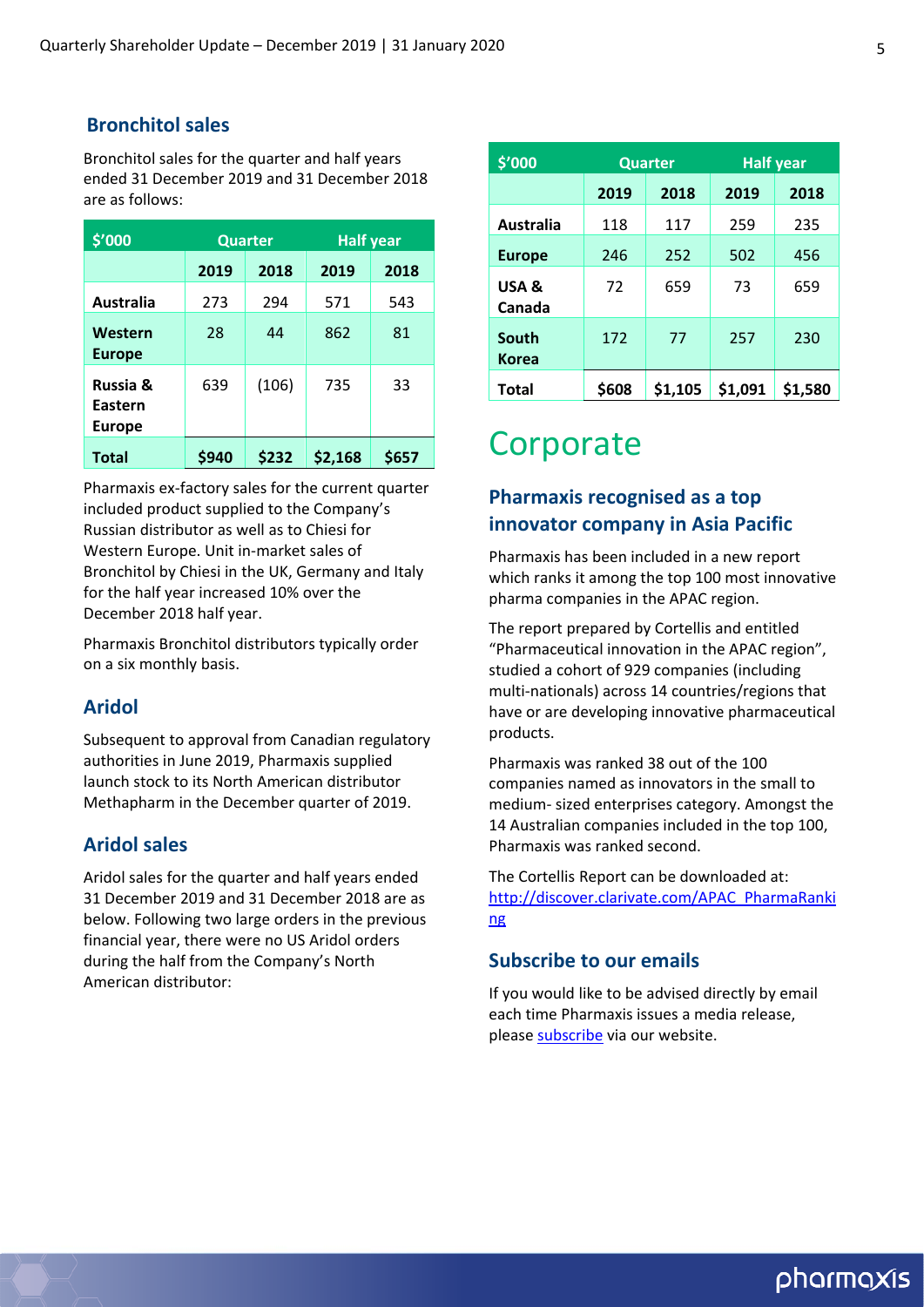## Financials

#### **Key financial metrics**

| A\$'000                           | <b>Three months ended</b> |           | <b>Six months ended</b> |           |
|-----------------------------------|---------------------------|-----------|-------------------------|-----------|
| (unaudited)                       | 31-Dec-19                 | 31-Dec-18 | 31-Dec-19               | 31-Dec-18 |
| Income statements                 |                           |           |                         |           |
| Sales of Bronchitol & Aridol      | 1,548                     | 1,337     | 3,259                   | 2,237     |
| Total revenue                     | 1,791                     | 1,719     | 4,021                   | 2,950     |
| <b>Total expenses</b>             | (6, 354)                  | (6, 772)  | (14, 340)               | (15, 537) |
| Net loss after tax                | (4, 563)                  | (5,053)   | (10, 319)               | (12,587)  |
| Segment results - adjusted EBITDA |                           |           |                         |           |
| <b>Mannitol business</b>          | (1, 127)                  | 60        | (2, 269)                | (1,789)   |
| New drug development              | (2, 255)                  | (2,714)   | (4,029)                 | (5, 923)  |
| Corporate                         | (908)                     | (1,000)   | (1,701)                 | (2,098)   |
| <b>Total</b>                      | (4, 290)                  | (3,654)   | (7,999)                 | (9, 810)  |
| <b>Statement of cash flows</b>    |                           |           |                         |           |
| Cash inflow/ (outflow) from:      |                           |           |                         |           |
| Operations                        | 3,417                     | (4,071)   | (3,692)                 | (10, 280) |
| Investing activities              | (130)                     | (229)     | (328)                   | (562)     |
| Financing activities              | (620)                     | (455)     | (1, 240)                | 21,772    |
| Total cash generated/(used)       | 2,667                     | (4, 755)  | (5,260)                 | 10,930    |
| Cash at bank                      | 25,864                    | 42,003    | 25,864                  | 42,003    |

#### **Highlights**

- Revenue
	- o See above for detail and commentary on Bronchitol and Aridol sales.
	- o The Company has not booked an estimated R&D tax incentive of \$0.5 million and \$1.4 million in relation to quarter and half respectively as it expects revenue for the financial year to be above the \$20 million cap after which the incentive is not payable.
- Expenses
	- o The reduction in total expenses compared to the prior quarter and half is primarily due to lower clinical trial and drug discovery expenditure.
- Cash
	- o The Company finished the quarter with \$26 million in cash.
	- o Operational cash flows for the quarter and half included receipt of the 2019 R&D tax incentive of \$6.2 million.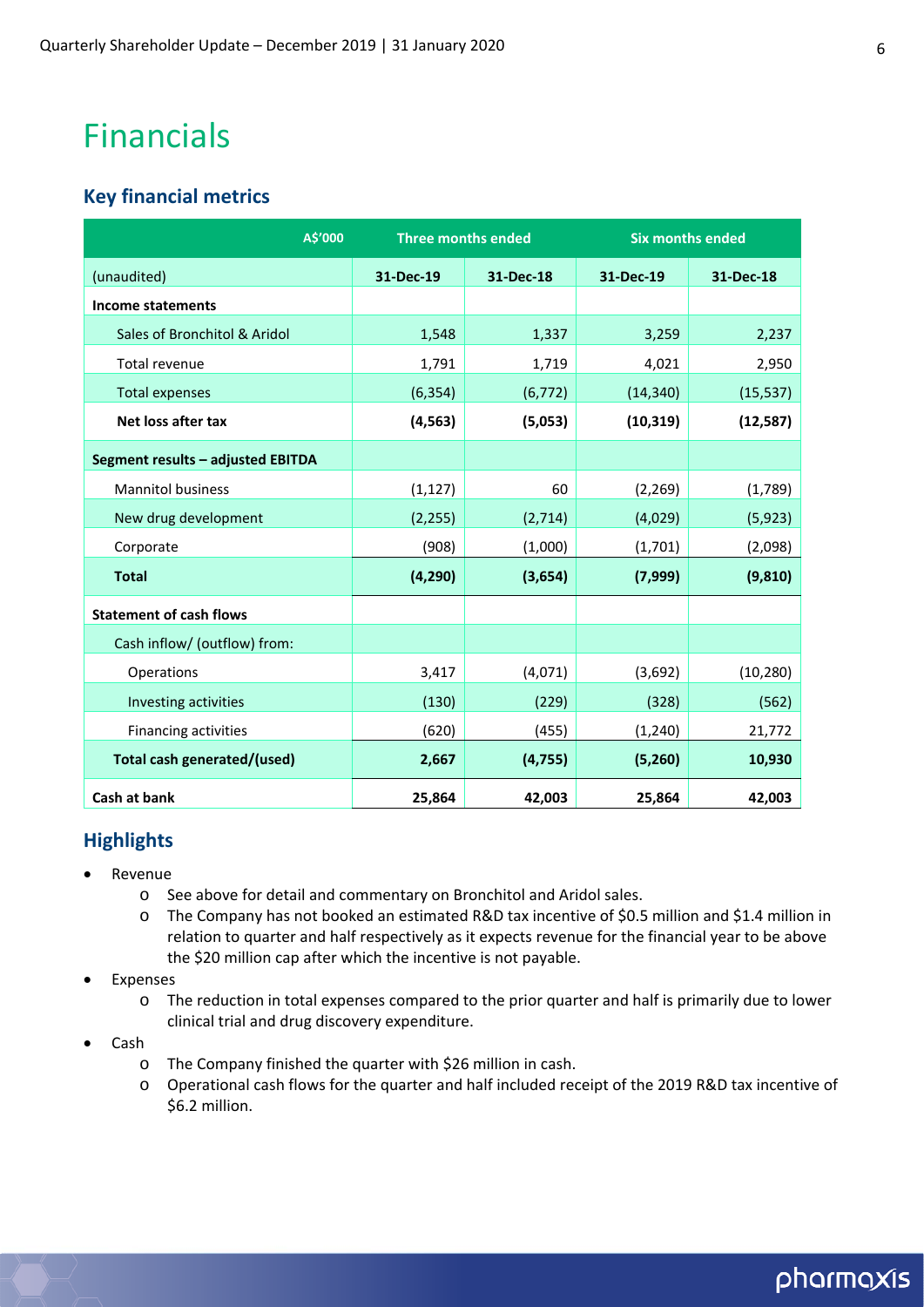#### **Segment information**

| A\$'000                   | Segment information - three months ended |                               |                          |              |                                    |                               |                              |            |
|---------------------------|------------------------------------------|-------------------------------|--------------------------|--------------|------------------------------------|-------------------------------|------------------------------|------------|
| (unaudited)               | 31-Dec-19                                |                               |                          | 31-Dec-18    |                                    |                               |                              |            |
| Income<br>statements      | <b>Mannitol</b><br><b>Business</b>       | <b>New Drug</b><br>Developm't | Corporate                | <b>Total</b> | <b>Mannitol</b><br><b>Business</b> | <b>New Drug</b><br>Developm't | Corporate                    | Total      |
| <b>Revenue</b>            |                                          |                               |                          |              |                                    |                               |                              |            |
| Sale of Bronchitol        | 940                                      | $\overline{\phantom{a}}$      | $\overline{\phantom{a}}$ | 940          | 232                                | $\overline{\phantom{a}}$      | $\overline{\phantom{a}}$     | 232        |
| Sale of Aridol            | 608                                      | ٠                             | $\overline{\phantom{a}}$ | 608          | 1,105                              |                               |                              | 1,105      |
|                           | 1,548                                    |                               | -                        | 1,548        | 1,337                              |                               | $\blacksquare$               | 1,337      |
| Tax credit                | ٠                                        | $\overline{\phantom{m}}$      |                          |              |                                    | $\qquad \qquad \blacksquare$  |                              |            |
| Other revenue             | 5                                        | $\overline{\phantom{a}}$      | 126                      | 131          | 5                                  | $\overline{\phantom{0}}$      | 126                          | 131        |
|                           | 1,553                                    |                               | 126                      | 1,679        | 1,342                              |                               | 126                          | 1,468      |
| <b>Expenses</b>           |                                          |                               |                          |              |                                    |                               |                              |            |
| <b>Employee costs</b>     | (1, 518)                                 | (724)                         | (459)                    | (2,701)      | (1, 484)                           | (640)                         | (475)                        | (2,599)    |
| <b>Clinical trials</b>    | 98                                       | (1,043)                       |                          | (945)        | 621                                | (426)                         |                              | 195        |
| Drug discovery            |                                          | (374)                         | -                        | (374)        |                                    | (1,526)                       | $\qquad \qquad \blacksquare$ | (1,526)    |
| Changes in<br>inventories | (388)                                    |                               |                          | (388)        | 427                                |                               |                              | 427        |
| Other expenses            | (872)                                    | (114)                         | (575)                    | (1, 561)     | (846)                              | (122)                         | (651)                        | (1,619)    |
| Total expenses            | (2,680)                                  | (2, 255)                      | (1,034)                  | (5,969)      | (1, 282)                           | (2,714)                       | (1, 126)                     | (5, 122)   |
| <b>Adjusted EBITDA</b>    | (51, 127)                                | (52, 255)                     | (5908)                   | (54, 290)    | \$60                               | (52, 714)                     | ( \$1,000)                   | ( \$3,654) |

#### **Commentary for the quarter**

- Mannitol Business:
	- o Sales of Bronchitol and Aridol are detailed and discussed in the commentary above.
	- o Clinical trial credits were received in both the December 2019 and December 2018 quarters from the contract research organisation that managed the clinical trial CF303.
	- o Employee and other expenses for the quarter were consistent with the prior period.
	- o Changes in inventory include the net transfer of manufacturing labour and overhead to and from inventory. The current period includes a number of one‐off costs to upgrade and prepare the manufacturing facility to supply the US market. The large credit balance in the December 2018 quarter relates to a significant increase in manufacturing activity and inventory levels at that time.
- New Drug Development:
	- o Clinical trial expenses include the phase 1 trial for the Systemic LOX program that commenced in the March quarter of 2019 (\$945,000) and a limited phase 1 dosing study in LOXL2 (\$99,000). In 2018, the clinical trial expenses related to the main phase 1 trials conducted in the LOXL2 program.
	- o Drug discovery expenses include work on the Topical LOX topical program (\$147,000 for the quarter; \$296,000 in 2018). Prior period expenses included work on the Systemic LOX program (\$276,000 in 2018) and on the LOXL2 program (\$571,000 in 2018).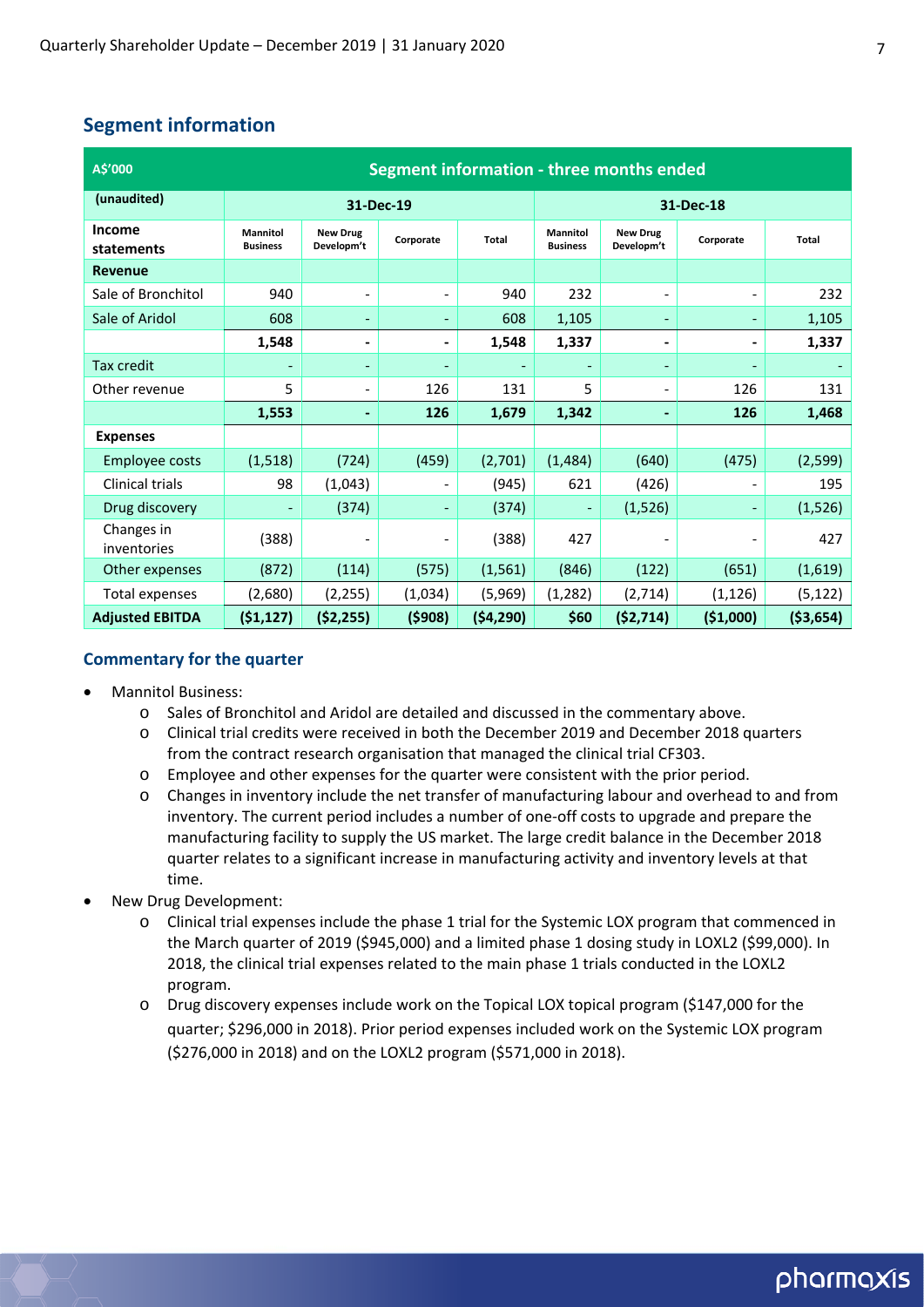| A\$'000                   | Segment information - six months ended                                                              |                               |                          |           |                             |                               |                          |           |
|---------------------------|-----------------------------------------------------------------------------------------------------|-------------------------------|--------------------------|-----------|-----------------------------|-------------------------------|--------------------------|-----------|
| (unaudited)               | 31-Dec-19                                                                                           |                               |                          | 31-Dec-18 |                             |                               |                          |           |
| Income statements         | <b>Mannitol</b><br><b>Business</b>                                                                  | <b>New Drug</b><br>Developm't | Corporate                | Total     | Mannitol<br><b>Business</b> | <b>New Drug</b><br>Developm't | Corporate                | Total     |
| <b>Revenue</b>            |                                                                                                     |                               |                          |           |                             |                               |                          |           |
| Sale of Bronchitol        | 2,168                                                                                               |                               | $\overline{\phantom{a}}$ | 2,168     | 657                         | $\overline{\phantom{0}}$      | $\overline{\phantom{0}}$ | 657       |
| Sale of Aridol            | 1,091                                                                                               | $\qquad \qquad \blacksquare$  | $\overline{\phantom{a}}$ | 1,091     | 1,580                       | -                             | ۰                        | 1,580     |
|                           | 3,259                                                                                               | $\blacksquare$                | $\overline{\phantom{a}}$ | 3,259     | 2,237                       | -                             | ۰                        | 2,237     |
| <b>Tax credit</b>         |                                                                                                     | 259                           |                          | 259       |                             | $\qquad \qquad \blacksquare$  | ٠                        |           |
| Other revenue             | 10                                                                                                  | $\overline{\phantom{a}}$      | 263                      | 273       | 14                          | $\overline{\phantom{0}}$      | 250                      | 264       |
|                           | 3,269                                                                                               | 259                           | 263                      | 3,791     | 2,251                       | $\blacksquare$                | 250                      | 2,501     |
| <b>Expenses</b>           |                                                                                                     |                               |                          |           |                             |                               |                          |           |
| Employee costs            | (3,037)                                                                                             | (1,529)                       | (901)                    | (5, 467)  | (2,881)                     | (1, 414)                      | (1,034)                  | (5, 329)  |
| <b>Clinical trials</b>    | 98                                                                                                  | (1, 168)                      | $\overline{\phantom{a}}$ | (1,069)   | 621                         | (1,062)                       | $\overline{\phantom{0}}$ | (441)     |
| Drug discovery            | -                                                                                                   | (1, 311)                      | $\overline{\phantom{a}}$ | (1, 311)  |                             | (3,201)                       | ٠                        | (3,201)   |
| Changes in<br>inventories | (746)                                                                                               |                               | $\overline{\phantom{a}}$ | (746)     | (58)                        | -                             | $\overline{\phantom{0}}$ | (58)      |
| Other expenses            | (1,853)                                                                                             | (280)                         | (1,063)                  | (3, 197)  | (1, 722)                    | (246)                         | (1, 314)                 | (3, 282)  |
| Total expenses            | (5, 538)                                                                                            | (4,288)                       | (1,964)                  | (11, 790) | (4,040)                     | (5, 923)                      | (2,348)                  | (12, 311) |
| <b>Adjusted EBITDA</b>    | ( \$4,029)<br>(57,999)<br>(55, 923)<br>( \$2,098)<br>(59, 810)<br>(52, 269)<br>(51,701)<br>(51,789) |                               |                          |           |                             |                               |                          |           |

#### **Commentary for the six months**

- Mannitol Business:
	- o Sales of Bronchitol and Aridol are detailed and discussed in the commentary above.
	- o Changes in inventories of \$294,000 (2018: \$574,000) reflect the net transfer of manufacturing labour and overhead to inventory associated with the build-up of inventory.
	- o While sales have increased 46%, employee and other expenses for the half year were consistent with the prior period.
	- o Changes in inventory include the net transfer of manufacturing labour and overhead to and from inventory. The current period also includes several one‐off costs to upgrade and prepare the manufacturing facility to supply the US market. The December 2018 period includes a large credit arising from a significant increase in manufacturing activity and inventory levels at that time.
- New drug development:
	- o Clinical trial expenses include the phase 1 trial for the Systemic LOX program that commenced in the March quarter of 2019 (\$987,000) and a limited phase 1 dosing study in LOXL2 (\$181,0000. In 2018, the clinical trial expenses related to the main phase 1 trials conducted in the LOXL2 program.
	- o Drug discovery expenses include work on the Topical LOX topical program (\$340,000 for the half; \$449,000 in 2018) and the Systemic LOX program (\$413,000 for the half; \$1.0 million in 2018). Prior period expenses included work on the LOXL2 program (\$731,000 in 2018).